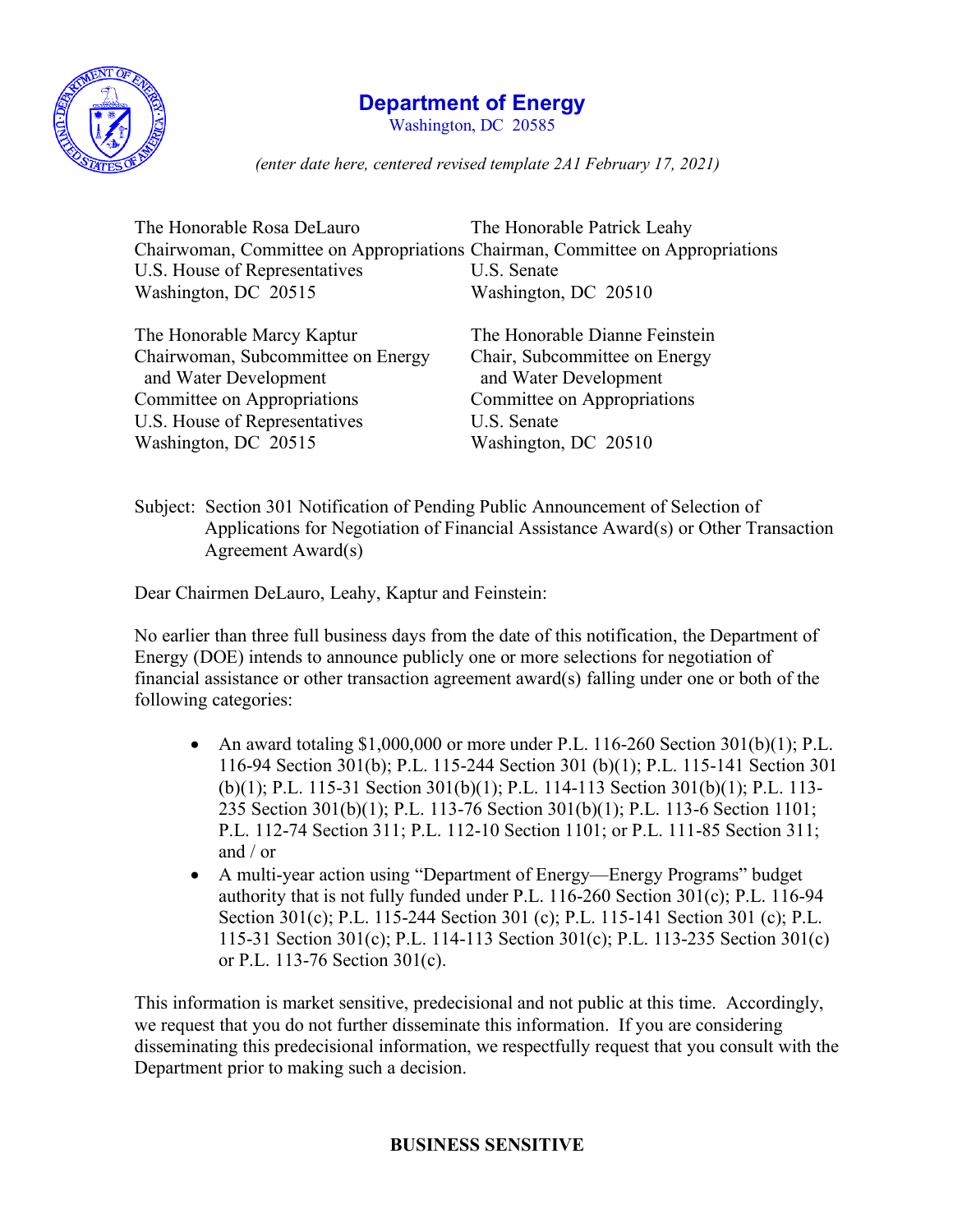This *(if it is a Section 301(c)(2) multi-year action not fully funded, insert "multi-year" before "action"—see definitions in AL/FAL for applicable DOE –Energy Programs)* action, in support of the Department of Energy, *(insert the name of the DOE Office that this action supports)*, is as follows: (*State the following in bullet format)*

- Funding is being provided for Notice Number (fill-in), entitled "*provide title".* The DOE appropriated funds dollar value of this award is *(\$ dollar amount to the nearest dollar to include cost share if it applies; list cost share separately)* from fiscal year 20(*XX enter fiscal year)* appropriations*.* These funds are from *(program office name and program name.). (If the award uses multiple FY funds or multiple program offices and/or program names, then the notice shall be in a table format and will need to provide this information and the dollar amount per program name. See AL/FAL for sample table. If necessary the table could be a separate page to the notice.)*
- *Provide a short description of financial assistance effort.*
- The grant number is *(fill-in)*.
- The selectee is *(name of the selectee),* located in *(name city and state).*

*Note: (If there are more than a few selectees to list, then the list can be an enclosure to the letter. For an Office of Science 10 CFR 605 award, edit the letter to show it is for financial assistance awards instead of selection of applicants.)*

• *For applicable multi-year action, provide a brief explanation justifying future funds. (Ex.* This multi-year action will use future funds to (*insert explanation).) If it is not a multi-year action, then delete this bullet.*

Staff from the External Coordination team will follow up with additional details as appropriate. If you have any questions, please contact Ms. Katie Donley, Deputy Director for External Coordination, Office of the Chief Financial Officer at 202-586-0176.

Sincerely,

*Name of Head of Contracting Activity or delegated Procurement Director Title Contracting Activity Office Name*

cc: The Honorable Kay Granger Ranking Member Committee on Appropriations U.S. House of Representatives

## **BUSINESS SENSITIVE**